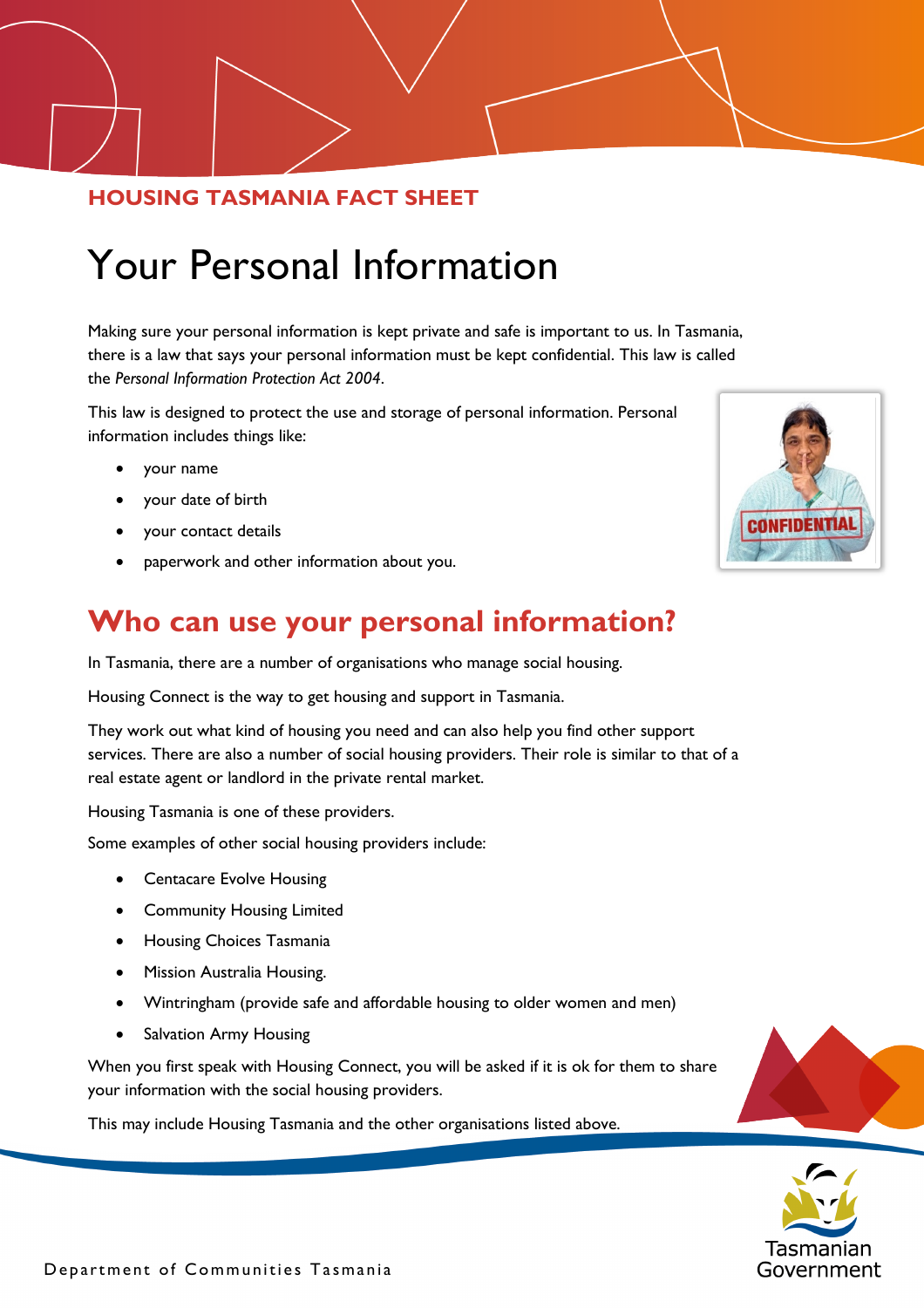

#### **What sort of information does Housing Tasmania collect?**

When you apply for a home with Housing Tasmania, we will collect the following information about you:

- your income how much you are earning
- any assets you have, including things like shares, property and money in the bank
- any property or land that you own or are currently buying
- any health conditions or disability that you may have
- whether or not you are a Tasmanian resident
- any other organisations that are providing you with support at the moment.

You will need to provide us with copies of documents and other information such as your:

- passport
- driver's licence
- payslips
- Centrelink details
- paperwork relating to any property or assets that you have.

#### **How does Housing Tasmania use your personal information?**

Housing Tasmania may use your personal information to:

- contact you
- contact someone else if there is an emergency
- work out if you can use social housing
- provide you with a service, such as home maintenance or repairs
- write to you about any problems that you are having with your tenancy
- contact you if you owe us money
- respond to you if you write to us.

Sometimes, we use information for data collection and research. This helps us to provide better services. If we do this, we won't use your name without asking you.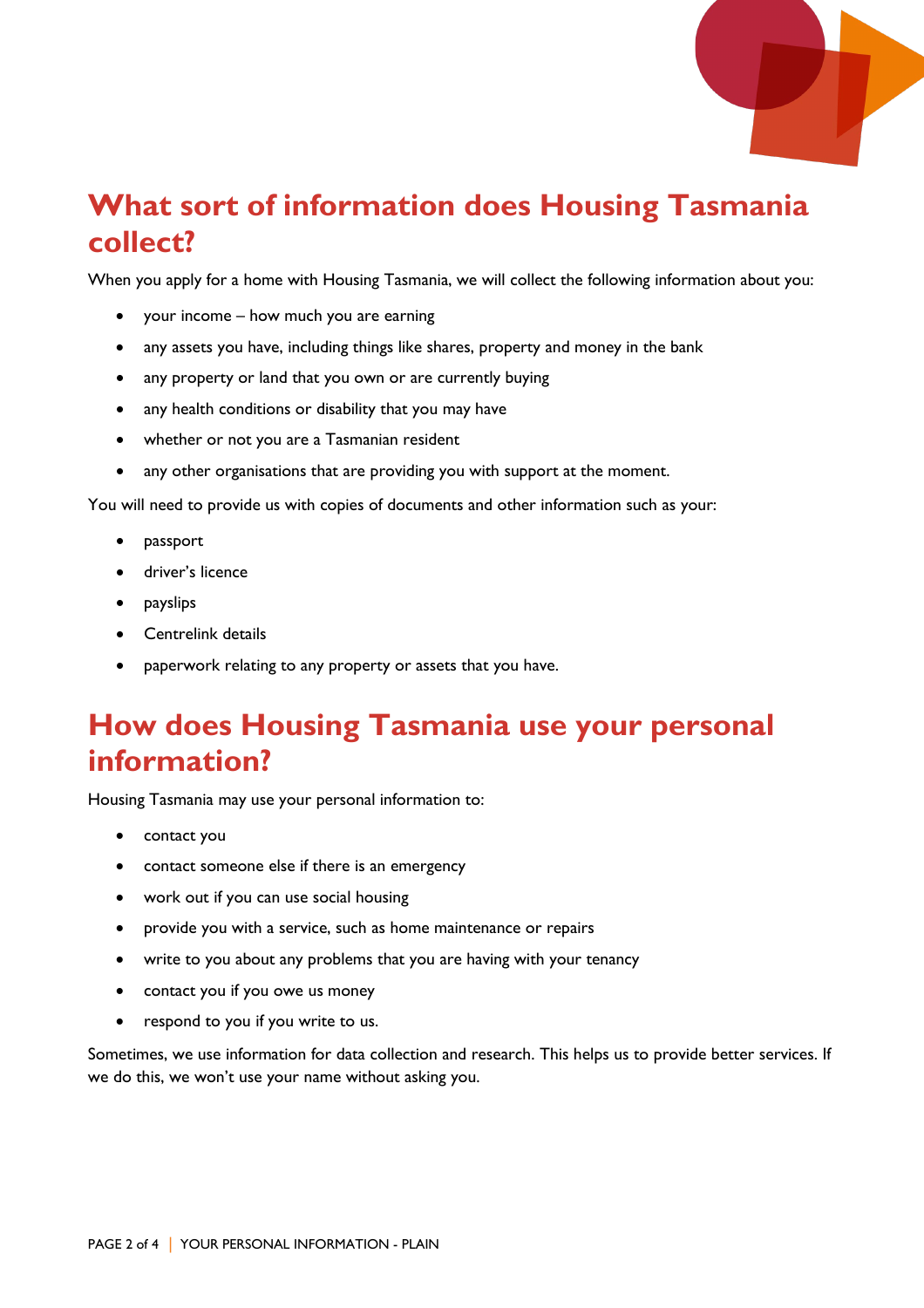

## **Finding out about your information**

You can ask us about the personal information we keep on file about you.

You can tell us if the information is:

- wrong
- out of date
- misleading
- incomplete.

You can ask us to correct it. If you are not happy with the way your personal information is being stored or managed, please contact us. The best people to talk to are those who work in your local Area Office.

### **Alberta's story**

When Alberta got married, she changed her surname. She wrote to us about this and asked us to update her file.

However, the next few letters she received from us still had her old surname on them. Alberta called her local Area Office and asked them to update the file. Now, all of the letters are addressed to Alberta under her married name.